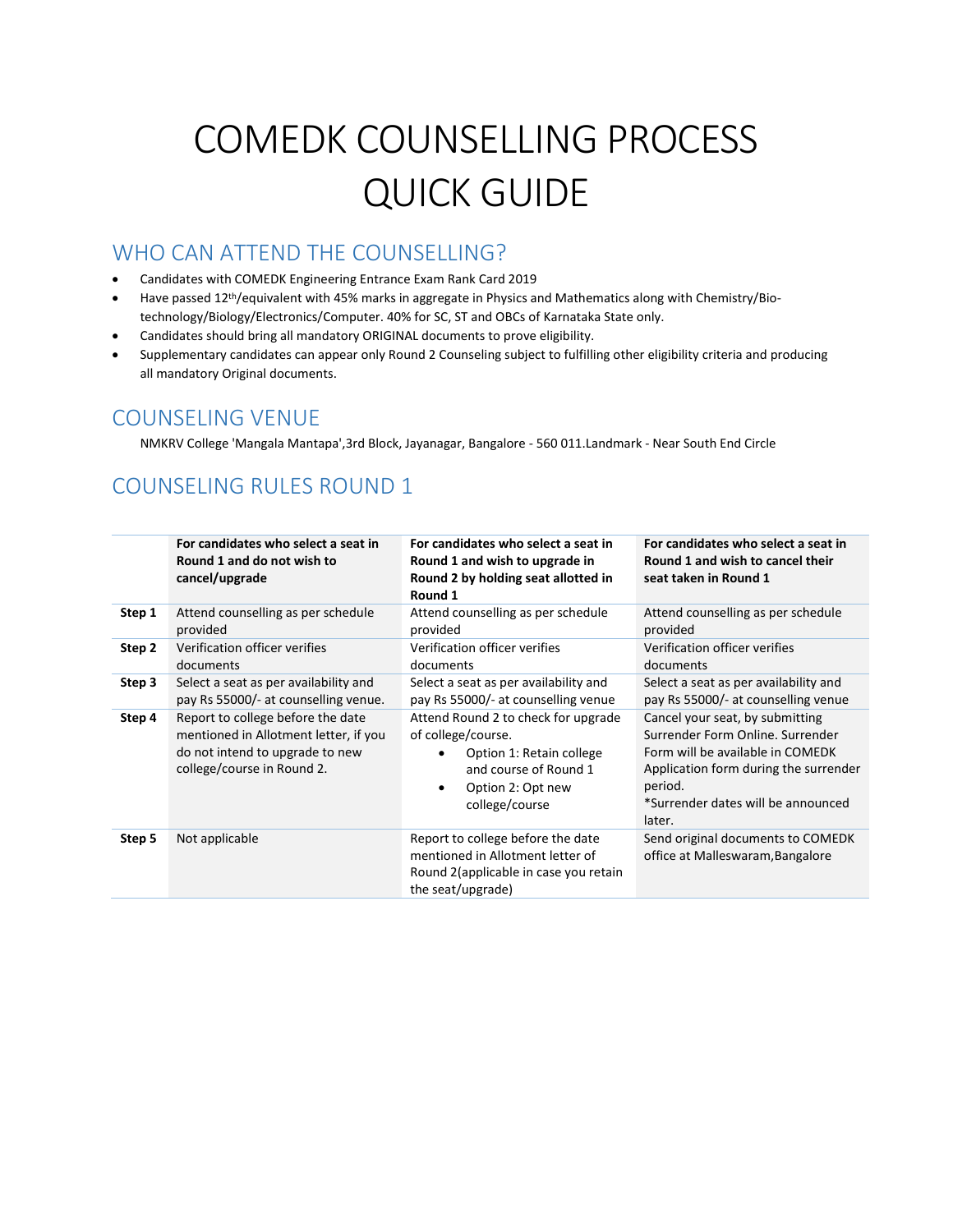#### OPTIONS TO SELECT SEAT CATEGORY IN ROUND 1 AND IMPLICATIONS

| Selection of seat in Round 1                                                                    | Options in Round 2 (in case of upgrade of<br>college/course) | Options in Round 2(in case of<br>cancellation/surrender of seat allotted<br>in Round 1) |  |  |
|-------------------------------------------------------------------------------------------------|--------------------------------------------------------------|-----------------------------------------------------------------------------------------|--|--|
| In case the candidate selects HKR                                                               | In round 2, he/she can take only HKR seat                    | In Round 2, he/she can take HKR/GM                                                      |  |  |
| seat in Round 1                                                                                 | in exclusive session                                         | seat                                                                                    |  |  |
| In case the candidate selects Tulu                                                              | In round 2, he/she can take only Tulu seat                   | In Round 2, he/she can take Tulu/GM                                                     |  |  |
| seat in Round 1                                                                                 | in exclusive session                                         | seat                                                                                    |  |  |
| In case the candidate selects                                                                   | In round 2, he/she can take only Christian                   | In Round 2, he/she can take Christian/GM                                                |  |  |
| <b>Christian seat in Round 1</b>                                                                | seat in exclusive session                                    | seat                                                                                    |  |  |
| In case the candidate selects GM<br>seat in Round 1(irrespective of<br>the category of student) | In round 2, he/she can take only GM seat                     | In Round 2, he/she can take<br>HKR/GM/Christian/Tulu seat as<br>applicable.             |  |  |

#### COUNSELING RULES ROUND 2

|        | For candidates who have not<br>attended Round 1/attended and not<br>taken a seat in Round 1 | For candidates who cancelled<br>/surrendered their seat allotted in<br>Round 1 and wish to select a seat in<br>Round 2                                | For candidates who selected a seat<br>in Round 1 and wish to upgrade in<br>Round 2 by holding seat allotted in<br>Round 1                                |
|--------|---------------------------------------------------------------------------------------------|-------------------------------------------------------------------------------------------------------------------------------------------------------|----------------------------------------------------------------------------------------------------------------------------------------------------------|
| Step 1 | Attend counselling as per schedule<br>provided                                              | Attend counselling as per schedule<br>provided                                                                                                        | Attend counselling as per schedule<br>provided                                                                                                           |
| Step 2 | Verification officer verifies<br>documents                                                  | Verification officer verifies<br>documents                                                                                                            | Verification officer verifies documents                                                                                                                  |
| Step 3 | Select a seat as per availability and<br>pay Rs 55000/- at counselling venue.               | Option 1:Select a seat as per<br>availability and pay Rs 5000/- at<br>counselling venue as<br>administrative charges.<br>Option 2: Not select a seat. | Select a seat as per availability.<br>Option 1: Retain college and<br>$\bullet$<br>course of Round 1<br>Option 2: Opt new<br>$\bullet$<br>college/course |
| Step 4 | Report to college before the date<br>mentioned in Allotment letter.                         | Report to college before the date<br>mentioned in Allotment letter of<br>Round 2 in case seat selected in<br>Round 2.                                 | Report to college before the date<br>mentioned in Allotment letter of Round<br>2(applicable in case you retain the<br>seat/upgrade)                      |

### SURRENDER/CANCELLATION PROCESS AND REFUND

| <b>Options</b>                           | Surrender/Cancellati<br>on Option | <b>Surrender Period</b>                                                                      | Refund in case of<br>surrender |
|------------------------------------------|-----------------------------------|----------------------------------------------------------------------------------------------|--------------------------------|
| Seat Opted in Round 1                    | Yes                               | Surrender is accepted only online during<br>surrender period(dates will be notified shortly) | Rs 50000/- Only                |
| <b>Seat Opted/Retained</b><br>in Round 2 | No                                | Not Applicable                                                                               | No Refund                      |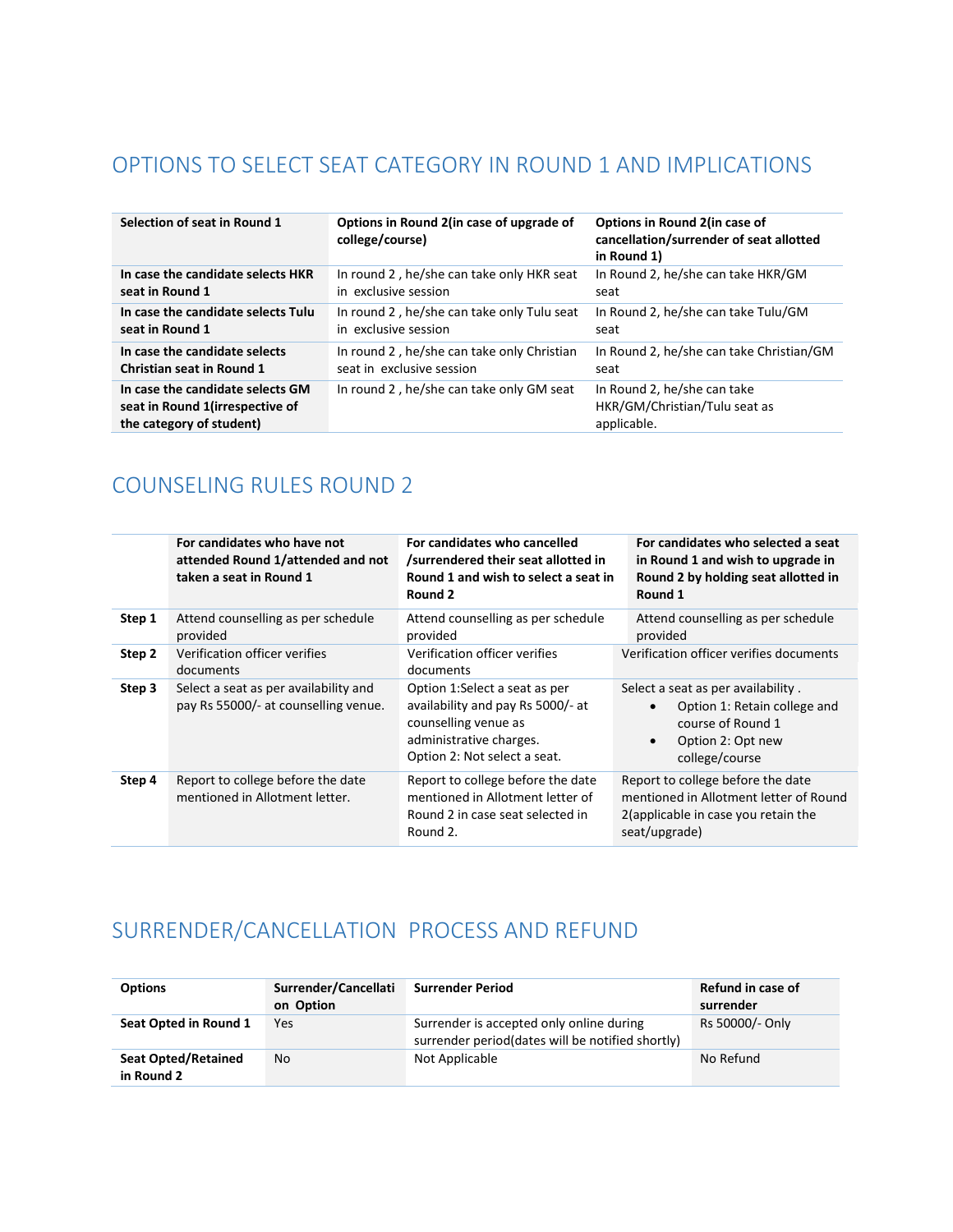#### PROCESS FOR SURRENDER

conditions.

| Step 1 | Check for dates of surrender on COMEDK website                                                                                                                                                                                                                                                                                                                  |  |  |  |  |
|--------|-----------------------------------------------------------------------------------------------------------------------------------------------------------------------------------------------------------------------------------------------------------------------------------------------------------------------------------------------------------------|--|--|--|--|
| Step 2 | Login to Application Form and click on "Surrender Tab""                                                                                                                                                                                                                                                                                                         |  |  |  |  |
| Step 3 | Submit Surrender Form Online and take Printout of the same.                                                                                                                                                                                                                                                                                                     |  |  |  |  |
| Step 4 | Option 1: In case you would like to attend Round 2 to check for new college/course, please attend with DD of Rs<br>5000/-(check document list for more details) and print out of surrender form<br>Option 2: In case you do not wish to attend Round 2/attend Round 2 and does not select a seat, please proceed to<br>Step 5                                   |  |  |  |  |
| Step 5 | In case candidate does not select a seat in Round 2, the below documents have to be send through speed post to<br>COMEDK, Malleswaram Office.<br>Original Allotment Letter<br>$\bullet$<br>Original Verification Card<br>$\bullet$<br>Fee Payment payment receipt issued by Vijaya Bank for Rs 55000/-<br>$\bullet$<br>Print out of Surrender Form<br>$\bullet$ |  |  |  |  |
| Step 6 | Refund will be processed by $3^{rd}/4^{th}$ week of August for all surrender cases, who have complied with above                                                                                                                                                                                                                                                |  |  |  |  |

## DOCUMENTS LIST FOR ROUND 1 & ROUND 2

| S.No                     | <b>Document</b>                                                                                                                                                                                                                                                            | TYPE OF SEAT TAKEN IN ROUND 1/ROUND 2     |            |               |                        |                                |
|--------------------------|----------------------------------------------------------------------------------------------------------------------------------------------------------------------------------------------------------------------------------------------------------------------------|-------------------------------------------|------------|---------------|------------------------|--------------------------------|
|                          |                                                                                                                                                                                                                                                                            | General<br>Merit                          | HKR        | $\frac{3}{2}$ | Karnataka<br>Christian | Karnataka<br>Christian<br>Non- |
| $\mathbf{1}$             | <b>COMEDK Rank Card</b>                                                                                                                                                                                                                                                    | <b>YES</b>                                | <b>YES</b> | <b>YES</b>    | <b>YES</b>             | <b>YES</b>                     |
| $\overline{2}$           | <b>COMEDK Online Application Form</b>                                                                                                                                                                                                                                      | <b>YES</b>                                | <b>YES</b> | <b>YES</b>    | <b>YES</b>             | <b>YES</b>                     |
| 3                        | COMEDK TAT that was used for the exam on 13 May 2019                                                                                                                                                                                                                       | <b>YES</b>                                | <b>YES</b> | <b>YES</b>    | <b>YES</b>             | <b>YES</b>                     |
| 4                        | Candidate Original ID proof                                                                                                                                                                                                                                                | <b>YES</b>                                | <b>YES</b> | <b>YES</b>    | <b>YES</b>             | <b>YES</b>                     |
| 5                        | Parent's /Guardian's Original ID proof(accompanying the candidate)                                                                                                                                                                                                         | <b>YES</b>                                | <b>YES</b> | <b>YES</b>    | <b>YES</b>             | <b>YES</b>                     |
| 6                        | Date of Birth Proof of Candidate (SSLC Certificate/Government document)                                                                                                                                                                                                    | <b>YES</b>                                | <b>YES</b> | <b>YES</b>    | <b>YES</b>             | <b>YES</b>                     |
| $\overline{\phantom{a}}$ | PUC/12th Std or equivalent Marks Card                                                                                                                                                                                                                                      | <b>YES</b>                                | <b>YES</b> | <b>YES</b>    | <b>YES</b>             | <b>YES</b>                     |
| 8                        | (##)SC/ST/OBC Certificate from Tahsildar of /above(Applicable to SC/ST/OBC of<br>Karnataka who have scored above 40 % and below 45 % in 12 <sup>th</sup> std/equivalent<br>examination as mentioned in COMEDK UGET 2019 Brochure.                                          | <b>YES</b>                                | <b>YES</b> | <b>YES</b>    | <b>YES</b>             | <b>NO</b>                      |
| 9                        | Tulu Minority Certificate -Issued by Principal of school/school record showing "mother<br>tongue"                                                                                                                                                                          | <b>NO</b>                                 | <b>NO</b>  | <b>YES</b>    | <b>NO</b>              | <b>NO</b>                      |
| 10                       | Religious minority certificate-Christian- Issued by Principal of school/school record<br>showing "Religion"                                                                                                                                                                | N <sub>O</sub>                            | <b>NO</b>  | NO.           | <b>YES</b>             | <b>YES</b>                     |
| 11                       | Karnataka domicile certificate-Issued by Revenue authority not below the rank of<br>Tahsildar                                                                                                                                                                              | YES(if<br>S.No<br>8 is<br>applic<br>able) | <b>NO</b>  | <b>YES</b>    | <b>YES</b>             | <b>NO</b>                      |
| 12                       | HKR Eligibility certificate in the name of Candidate issued by Asst.Commisioner in charge<br>of revenue sub division                                                                                                                                                       | <b>NO</b>                                 | <b>YES</b> | <b>NO</b>     | <b>NO</b>              | <b>NO</b>                      |
| 13                       | Parents study proof in Karnataka for 7 years<br>(Karnataka candidates who have taken a seat in Linguistic/Religious Minority category,<br>if the candidate has not studied for 7 years in Karnataka but has studied 11 <sup>th</sup> and 12 <sup>th</sup> in<br>Karnataka) | <b>NO</b>                                 | <b>NO</b>  | <b>YES</b>    | <b>YES</b>             | <b>NO</b>                      |